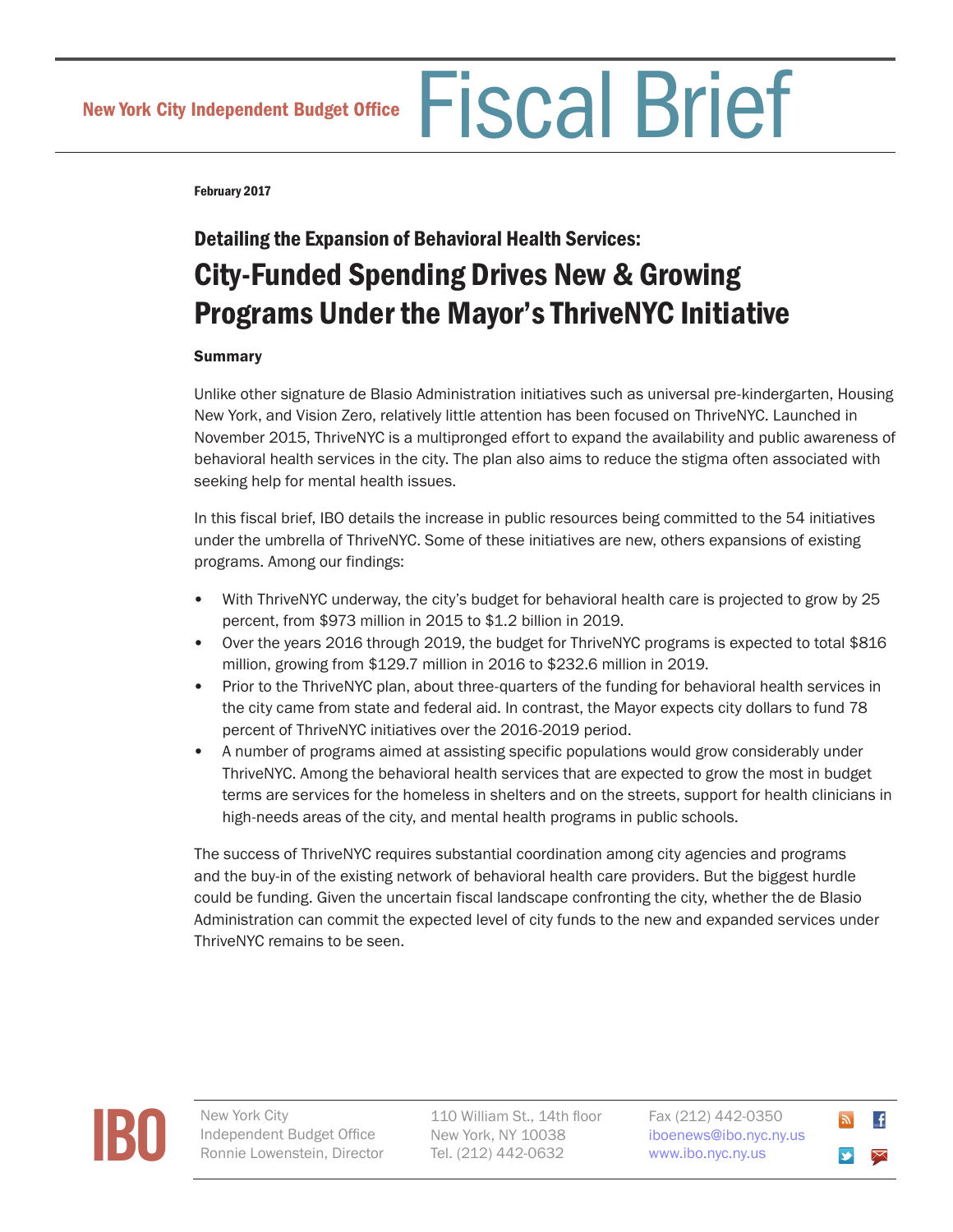#### Introduction

In November 2015 the de Blasio Administration published a plan—"ThriveNYC"—to increase access to behavioral health care services in New York City by adding a total of \$816 million of planned spending over four years. $1$  Prior to this plan the city had budgeted \$938 million towards behavioral health in 2015.<sup>2</sup> ThriveNYC will increase the city's annual spending on behavioral health to \$1.2 billion by 2019. The ThriveNYC plan increases funding for the direct provision of behavioral health services in schools and other city agencies, and adds new funding for citywide planning and initiatives that improve access to services. One important result of the ThriveNYC plan is that a greater share of funding for behavioral health care will come directly from the city itself. State and federal sources funded about three-quarters of the city's behavioral health budget in 2015 before the ThriveNYC plan was released; in contrast, the city is budgeted to fund 78 percent of the ThriveNYC initiatives from 2016 through 2019.<sup>3</sup>

In order to put these shifts into fiscal context, IBO reviewed the city's behavioral health budget for 2015, before the implementation of ThriveNYC. The bulk of this annual budget supported behavioral health services in public schools (\$450 million) and contracts with nonprofit organizations that provide behavioral health services (\$376 million). IBO also analyzed the \$855 million in contracts and grants that city, state, and federal government agencies had in place with behavioral health care providers in 2015.

This report begins by defining the behavioral health care system and describing the history of its government funding. Subsequent sections detail the state of government support for behavioral health care providers in 2015 and then describe the impending shifts under ThriveNYC and funding for behavioral health services in 2016 through 2019.

#### **Background**

*Behavioral Health Care System.* In 2014 over 43 million adults in the U.S. (18 percent) experienced mental illness. Of this population, almost 10 million experienced a serious mental illness, such as schizophrenia or bipolar disorder. Over 20 million U.S. adults (8.5 percent) experienced a substance use disorder (SUD).<sup>4</sup> Each year in New York City over 1.3 million adults experience some form of mental illness and hundreds of thousands more are expected to experience a substance use disorder. Both mental illness and SUD are more common among adults in poverty and those without health insurance than those with higher incomes and health insurance.5

The behavioral health care system consists of a range of treatment and support services provided in a variety of settings for people with mental illness and substance use disorders. (This report focuses only on government spending on support for people with mental health and substance use conditions and does not include public expenditures for people with developmental disabilities.) A patient's age, coexisting medical conditions, personal history, family/community support, insurance status, income, mobility, available means of transportation, and incarceration status can all affect their ability to receive behavioral health care and the type of care they receive. Organizations that provide behavioral health care include clinics, residential facilities, religious institutions, hospitals, schools, advocacy groups, and other community-based organizations. Many of these organizations offer multiple services. A community center may offer psychotherapy sessions, group support, and vocational training; a hospital may have an inpatient ward, an outpatient clinic, and mobile treatment teams; and a supportive housing program can offer treatment, rehabilitative, and support services for their residents as well as nonresidents.

Government agencies on the federal, state, and local level fund organizations that provide treatment, support, and housing to people with behavioral health conditions. In 2015—before the NYCThrive program took effect— the city funded \$376 million in contracts to provide behavioral health care, while state and federal agencies funded an additional \$463 million in contracts and grants to support the behavioral health care system. This public funding allows organizations to provide both services for vulnerable populations and services that receive little or no reimbursement from health insurance.

The ThriveNYC budget includes funding for workforce training and technical support to organizations that serve people with behavioral health conditions, as well as a cadre of new behavioral health clinicians to work in these organizations. These efforts, along with other program expansions, will result in more city behavioral health service contracts.

#### *Access and Barriers to Behavioral Health Care.*

Left untreated, serious mental illness and substance use disorders can result in medical complications, hospitalization, loss of housing, and other crises. People may not receive treatment because they do not want or believe they need treatment, but also because of substantial barriers to accessing care for those who want treatment.<sup>6</sup> People with mental illness or substance use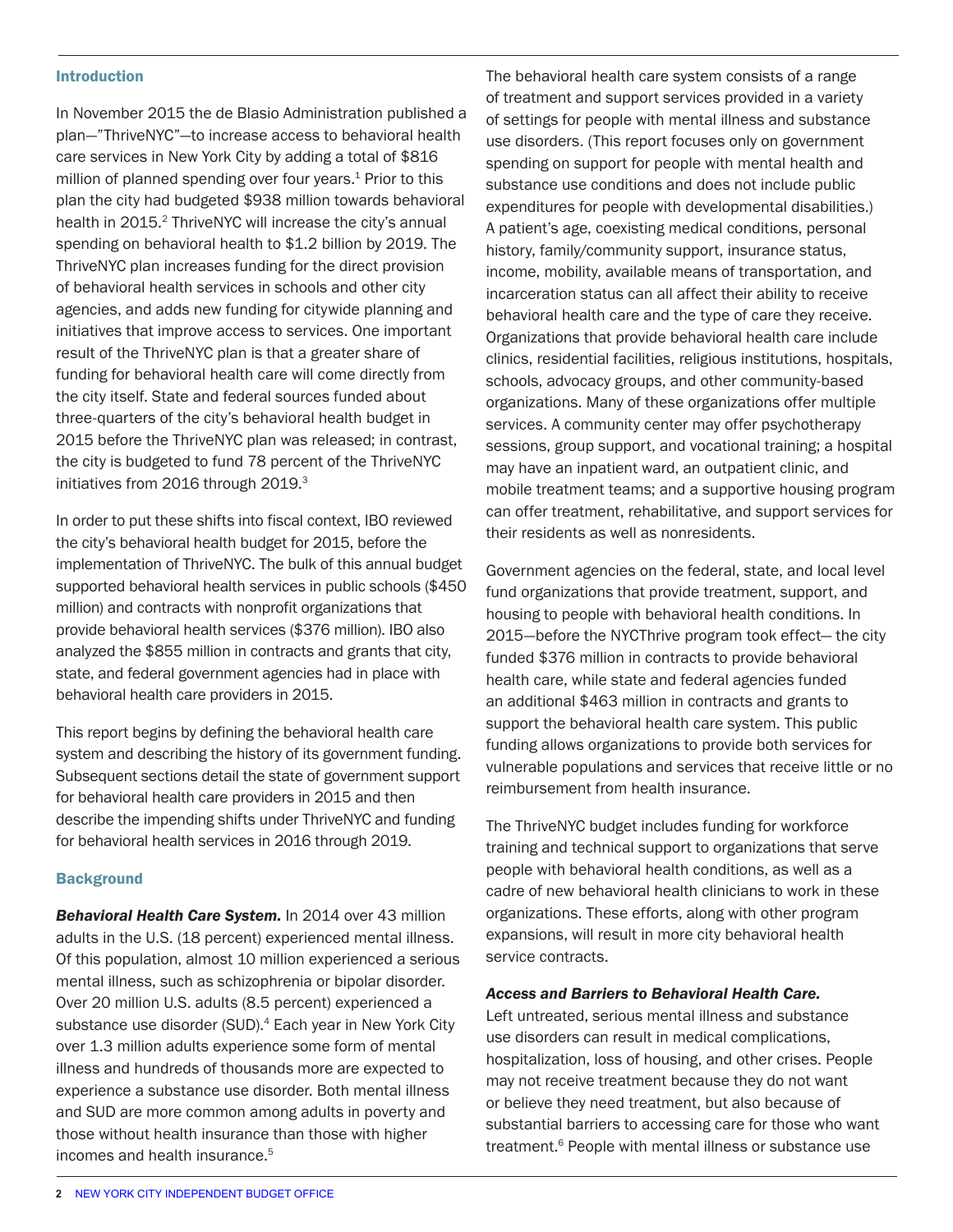<span id="page-2-0"></span>disorders who also have low incomes or are uninsured are less likely to receive treatment than those with higher incomes and health insurance.<sup>7</sup> Nationally, 74 percent of insured adults with a serious mental illness report receiving treatment, compared with only 51 percent of adults who are uninsured.<sup>8</sup> In New York City, just 61 percent of adults with a serious mental illness reported receiving treatment in 2014.<sup>9</sup> Individuals with substance use disorders are even less likely to be in treatment.

Prior to ThriveNYC, the city funded initiatives to increase access to health care services overall, but did not invest substantially in programs aimed specifically to address barriers to behavioral health care. Just as with barriers to accessing medical care, barriers to accessing behavioral health care can be structural, financial, and cultural; some barriers, though, are unique to behavioral health services.

Structural barriers include the lack of accessible behavioral health professionals and services in New York City, especially in some less dense and lower-income areas of the city, and the lack of knowledge of treatment options among both patients and medical professionals. Cultural barriers include the stigma of mental illness and substance use disorders, which may cause some patients not to seek care or to not use their health insurance to pay for care.<sup>10</sup>

While costs can be a barrier to accessing any health care services, financial barriers to behavioral health services are particularly steep because of the potential need for ongoing services, medication, and support. Financial barriers include high costs, limitations on health insurance coverage and reimbursement, and a lack of health insurance for some

individuals. In New York State a combination of federal and state laws require almost all health insurance plans to cover some level of mental health care; however, cost sharing policies and limits on the types, frequency and duration of services covered can make behavioral health care prohibitively expensive.11 In addition, finding a provider that accepts health insurance as a form of payment can be difficult. A national survey of physicians found that only 55 percent of psychiatrists accepted private insurance and 43 percent accepted Medicaid.<sup>12</sup> Providers are presumably responding to the complex logistics of reimbursement, low payments, and limits on services by health insurance plans. Those that do not accept insurance payments charge patients directly for services, which are prohibitively costly for many New Yorkers. Medicaid beneficiaries (nearly a quarter of New York City adults and half of children) and those without health insurance (14 percent of New York City adults) have particular difficulty finding treatment and support services they can afford. $13$  As noted above, even those patients with private health insurance who locate a provider that accepts their insurance may still have high co-payments or limits on the number of appointments covered.

ThriveNYC is designed to address barriers to behavioral health care through media campaigns to promote awareness of behavioral health services and reduce stigma, programs to help New Yorkers find services, and training for providers. In addition, ThriveNYC includes programs to expand the amount of behavioral health services in areas of high need and for specific populations including the homeless, those involved with the criminal justice system, and public school students. The success of ThriveNYC is highly dependent on the

| New York City Budget for Behavioral Health, 2015<br>Dollars in millions |         |                          |                                 |                            |
|-------------------------------------------------------------------------|---------|--------------------------|---------------------------------|----------------------------|
| <b>All Sources of Funds</b>                                             | Total   | <b>City-Run Programs</b> | <b>Public Hospital Services</b> | <b>Contracted Services</b> |
| <b>Administrative Services</b>                                          | \$20.2  | \$19.3                   | \$0.0\$                         | \$0.9                      |
| <b>Mental Health Services</b>                                           | 755.9   | 478.4                    | 54.6                            | 222.7                      |
| <b>General Population</b>                                               | 172.0   | 5.0                      | 20.6                            | 146.3                      |
| <b>Crime Victims</b>                                                    | 2.5     | 2.5                      | 0.0                             | 0.0 <sub>1</sub>           |
| Elderly                                                                 | 1.9     | 1.9                      | 0.0                             | 0.0                        |
| <b>Foster Families</b>                                                  | 64.7    | 0.6                      | 0.0                             | 64.1                       |
| <b>Homeless</b>                                                         | 8.9     | 8.3                      | 0.0                             | 0.5                        |
| <b>Public Schools</b>                                                   | 449.8   | 449.8                    | 0.0                             | 0.0 <sub>1</sub>           |
| Justice-Involved                                                        | 56.1    | 10.3                     | 34.0                            | 11.8                       |
| <b>Substance Use Disorder Services</b>                                  | 119.3   | 1.2                      | 8.2                             | 109.9                      |
| <b>Supportive Housing</b>                                               | 42.6    | 0.0                      | 0.0                             | 42.6                       |
| <b>TOTAL</b>                                                            | \$938.0 | \$499.0                  | \$62.8                          | \$376.2                    |

SOURCES: Mayor's Office of Management and Budget; Financial Management System

*New York City Independent Budget Office*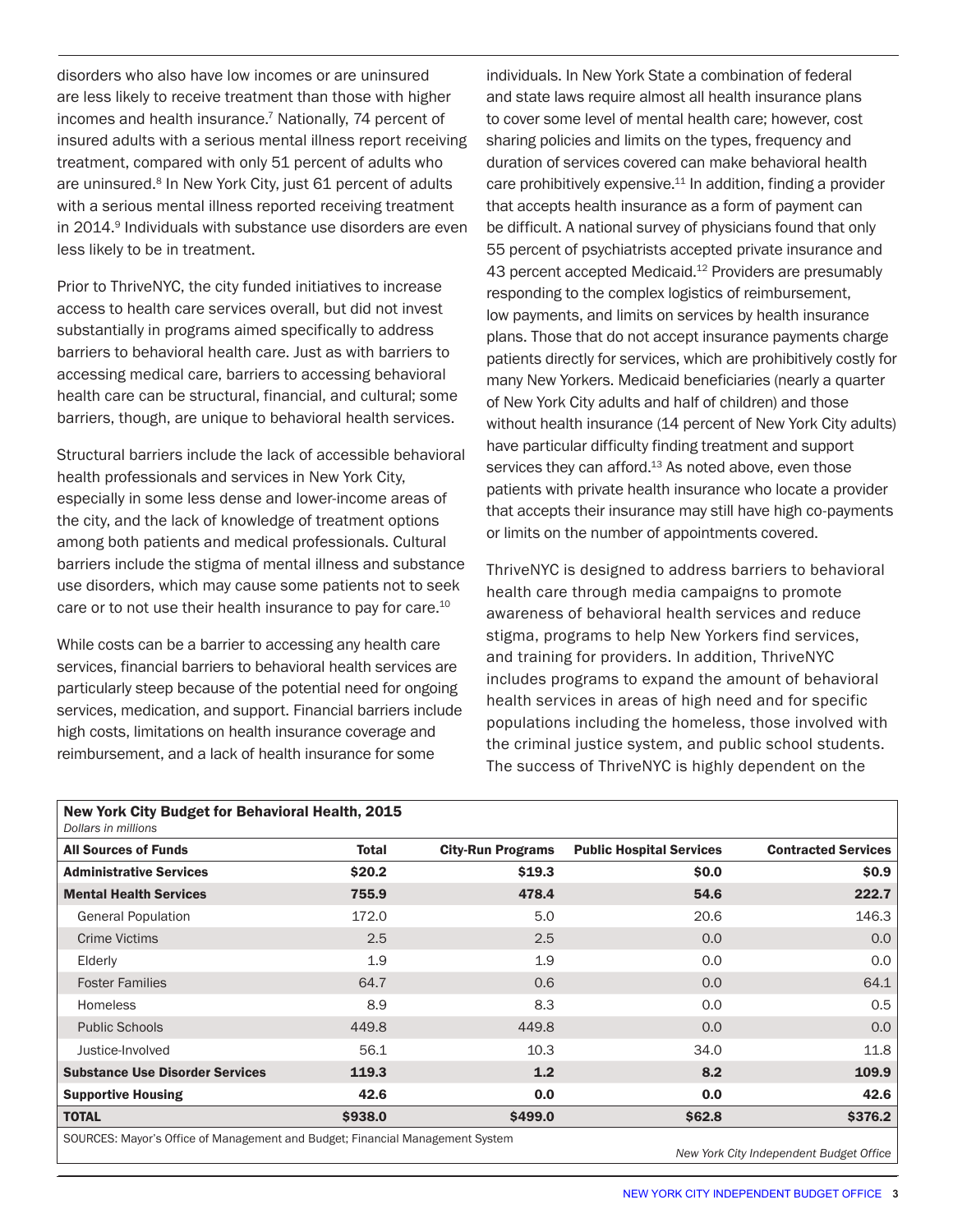# How Government Began Funding Behavioral Health Care

Over the last five decades, government agencies have evolved to support two major aspects of the behavioral health care system: community mental health care and supportive housing. These programs trace back to the deinstitutionalization of the mentally ill during the 1960s and 1970s and the accompanying community mental health treatment movement.

*Community Mental Health Care*. Throughout the 1960s and 1970s, changing medical and cultural standards, the advent of psychiatric medications, and the patients' rights movement drove the process of the deinstitutionalization of the mentally ill in the United States. States closed and downsized many of their large residential psychiatric institutions as they released many existing patients and took in fewer new ones. The establishment of the Medicaid and Medicare programs (1965) provided further incentive for the mentally ill to be treated in the community, as these programs originally did not pay for any services provided by state-run "institutions for mental disease." The population of New York State's psychiatric institutions dropped from a peak of over 90,000 in 1955 to about 13,000 in 1992.14

The federal government attempted to spur the creation of a national network of community-based mental health centers by giving states funds to support community health centers. Another funding source for community mental health care was state funds freed-up from closing psychiatric institutions.<sup>15</sup> These funds, however, were insufficient and the national network of "therapeutic centers" to replace "custodial mental institutions" never fully emerged.<sup>16</sup> By the 1980s the federal government provided states with block grants to fund mental health and substance use disorder treatment and the states passed some of this funding on to localities.<sup>17</sup> Today federal, state, and city government agencies continue to fund many organizations that provide outpatient behavioral health services in New York City. Medicaid and

ability of these strategies to connect New Yorkers with behavioral health care.

#### The Behavioral Health Budget Prior to ThriveNYC

IBO examined the city's behavioral health budget for 2015, the last year before the implementation of ThriveNYC

Medicare also now provide some funding for inpatient psychiatric facilities, although this is still limited. New York State continues to operate 25 psychiatric facilities, 8 of which are located in New York City.<sup>18</sup>

*Supportive Housing*. In the 1970s, deinstitutionalization, other policy shifts, and rising real estate prices spurred the need to provide individuals who are mentally ill with housing and basic living assistance. Many of the patients released from psychiatric institutions lacked the resources or skills to secure housing and were homeless or precariously housed upon release. Beginning in the 1970s nonprofit organizations developed housing programs—now known as supportive housing—for the homeless mentally ill. Many of these programs were initially located in single room occupancy buildings and were funded by a patchwork of city, state, and federal grants. In 1990 New York City and New York State launched a formal funding program to build and sustain housing for the homeless mentally ill, called the New York/New York Residential Placement Management System, colloquially known as the NY/NY Agreements.<sup>19</sup>

The city and state expanded the NY/NY Agreements in 1999 and 2005 to provide housing for individuals and families led by people with mental illness, substance use disorders, HIV/AIDS, and other chronic medical conditions. The programs are run under contracts with nonprofit organizations and offer varying treatment and support services in addition to housing. If tenants have an income they pay a fixed percentage of that income towards rent. City and state agencies fund capital expenditures to build supportive housing units and operating expenditures to maintain these programs. Many behavioral health organizations run supportive housing programs in addition to providing outpatient treatment and support services. Although the city and state have historically struggled to find enough organizations to build and operate these programs, as of 2014 the NY/NY Agreements had made available 14,000 new units of supportive housing. (For more on the history of the NY/NY Agreements see IBO publications from [2002](http://www.ibo.nyc.ny.us/newsfax/insidethebudget109.pdf) and [2010.](http://www.ibo.nyc.ny.us/iboreports/nyny3feb92010.pdf))

initiatives.20 The money flowing through the city's budget for behavioral health includes funds from all levels of government: city, state, and federal. In 2015 the city funded the provision of behavioral health treatment and support services by health care professionals and nonprofit organizations (contracted services); acted as a provider of behavioral health care for some specific populations (city-run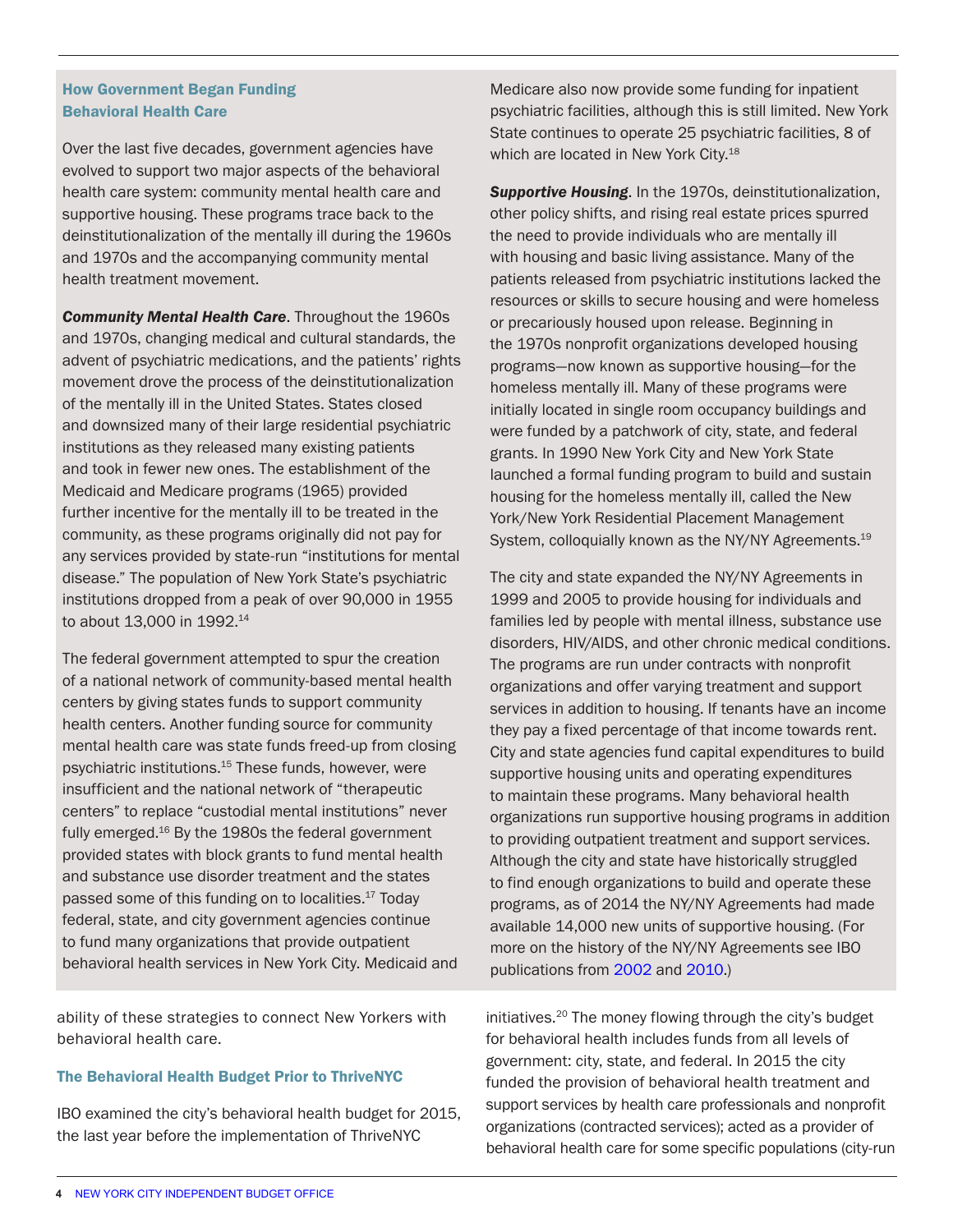programs); and funded behavioral health care at the public hospital system. The chart on page [3](#page-2-0) displays the total of \$938 million the city budgeted for 2015, divided into those funds for: city-run programs (\$499 million, 53 percent), the public hospital system (\$63 million, 7 percent), and contracted services (\$376 million, 40 percent) along with the target populations of those programs.

While most of the 2015 funding for contracted services and the public hospital system supported mental health and substance use disorder services for the general population, almost all of the funding for programs run by the city itself supported services available to specific populations. Over 90 percent of the \$499 million budgeted for city-run behavioral health care programs was used to support the 2,800 social workers, guidance counselors, and mental health workers based in public schools. This funding also paid for city employees who are behavioral health providers working with individuals involved in the justice system, residents of homeless shelters, crime victims and the elderly, as well as administrative staff to manage contracts and other programs.

In 2015 the city budgeted \$63 million for its public hospital system, NYC Health + Hospitals (H+H), to provide behavioral health care within specific city agencies and to provide some services to the general population. A little over half of this funding—\$34 million—supported services provided by H+H within the city's jails as well as services provided to other justice-involved populations. The remaining funds supported clinical treatment, crisis intervention, SUD treatment, mobile treatment teams, and other programs for the general population at H+H facilities. H+H reported that their hospitals and clinics provided a total of \$1 billion in mental health care in 2015.

Lastly, the city's 2015 behavioral health budget included \$393 million to fund contracts with behavioral health providers to offer city residents various services. Most of these contracts also funded services for the general population, rather than for a population served by a specific agency. The largest share of the city's contracts to provide behavioral health care funded communitybased organizations that offer a wide variety of services, rather than hospitals or clinics (see chart below). The Department of Health & Mental Hygiene (DOHMH) held the majority of these city contracts (budgeted at \$245 million in 2015); DOHMH contracts funded mental health and SUD treatment programs, rehabilitation programs, crisis services, syringe exchange programs, and housing programs. DOHMH employed about 170 behavioral health providers and 215 administrative staff

to oversee its programs and contracts in 2015. The Human Resources Administration (HRA) funded contracts to support the rehabilitation and vocational training of people with SUD who receive public benefits (\$69 million), the Administration for Children's Services (ACS) funded contracts to support parents with SUD and the mental health needs of children (\$64 million), and the Mayor's Office of Criminal Justice funded contracts with organizations that operate alternative to incarceration programs for people with mental illness and SUD (\$2 million). The following section provides greater detail on these city contracts, as well as the contracts city hospitals, clinics and other nonprofit organizations also received from state and federal agencies.

#### *Government Contracts for Behavioral Health Services.*

City, state, and federal agencies managed \$855 million in contracts with behavioral health providers in 2015, \$393 million of which were managed by the city.<sup>21</sup> ThriveNYC does not explicitly increase the value of these existing city contracts; some ThriveNYC programs will be administered through new contracts.

IBO has sorted the government-funded behavioral health service contracts and grants with New York City organizations by level of government providing the funds, programs funded, and organizations funded. Mental health treatment funds included agreements to provide specific programs for specific populations as well as more generalized funding. Support services include outreach and advocacy programs, employment assistance and care management services for people with mental illness and/or SUD. Funding for supportive housing included only operating (not capital) funds for organizations that provided subsidized housing for individuals and families led by people with mental illness or SUD.

*City:* The city's \$393 million in contracts funded the provision of mental health treatment (\$98 million), supportive housing operations (\$77 million), SUD treatment (\$96 million), and support services (\$114 million). The city received \$253 million from the state and \$65 million from the federal government in 2015 to support these contracts, while city dollars funded the remaining \$75 million. The majority (68 percent) of the city's behavioral health care contracts funded support organizations, although a third of SUD treatment contracts funded hospitals. Contracts averaged less than \$1 million a year. The highest average contract was for SUD treatment (\$1.4 million) and \$34 million of these contracts funded programs at NYC Health + Hospitals.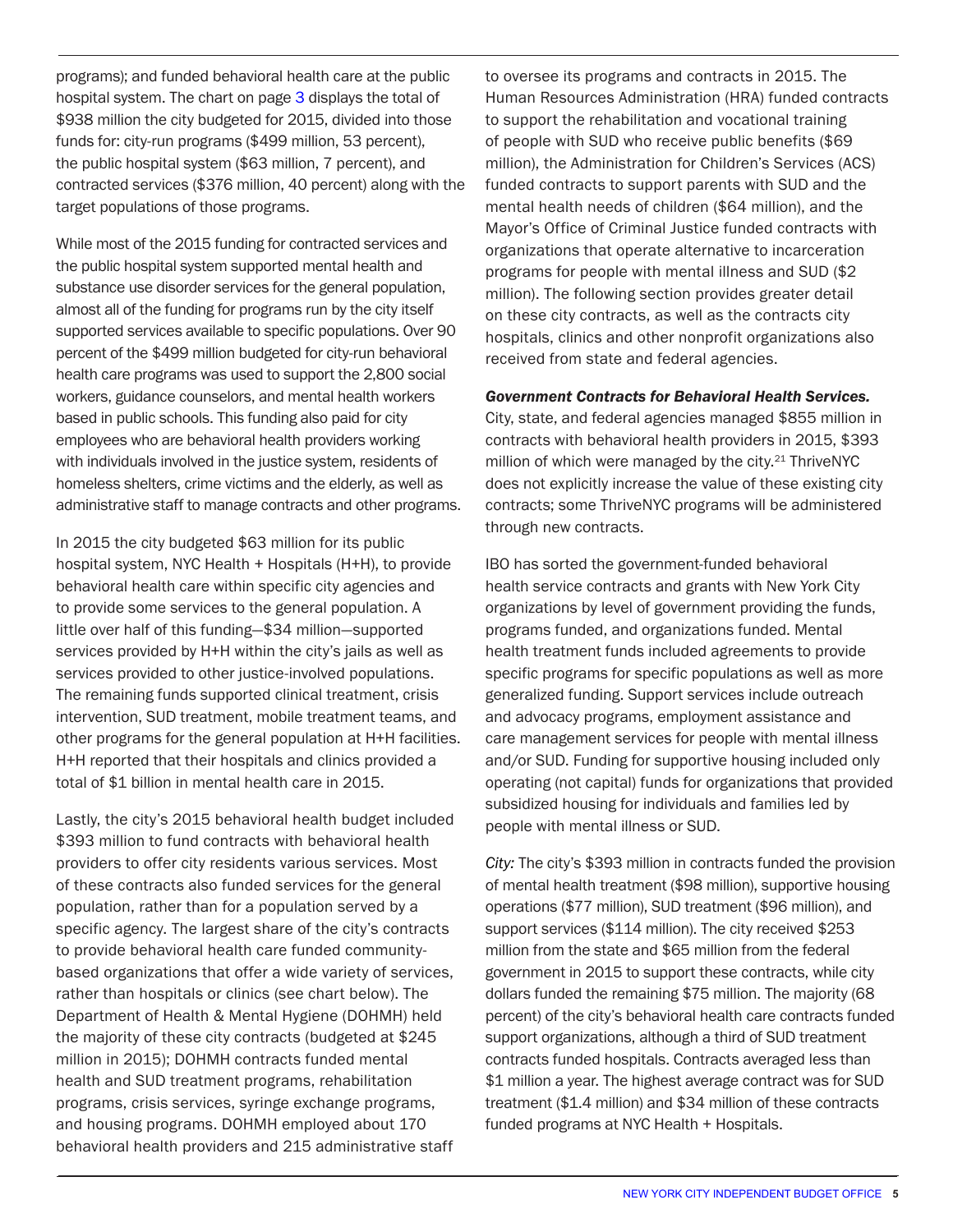DOHMH budgeted \$257 million in funding to 144 organizations to provide behavioral health services in 2015.22 Most of DOHMH's contracts for the provision of mental health treatment allowed the organization funded to determine the particular programs or populations the funding supports. However, \$20 million in contracts funded services targeted to specific populations, including people involved with the criminal justice system (\$7.3 million), the homeless (\$5.1 million), seniors (\$4.2 million), and the seriously mentally ill (\$3.4 million). In addition, \$18 million funded specific programs, including crisis intervention (\$4.9 million), advocacy programs (\$4.2 million), and Assertive Community Treatment programs (\$3.4 million). DOHMH's contracts to

provide SUD prevention and treatment (\$48 million) specified target populations and the specific type of program, such as methadone or opioid treatment programs, outpatient clinic, or crisis programs. In addition to DOHMH's contracts, ACS provided \$64 million in funding for organizations providing behavioral health care to children and families involved with the foster care system and HRA provided \$69 million in funding for organizations providing treatment and support services to people with substance use disorders.

*State:* In addition to the \$253 million that the state provided to fund city-administered contracts, the New York State Office of Mental Health (OMH) and Office

|                                  | Direct City <sup>2</sup> | Direct State <sup>3</sup> | <b>Direct Federal</b> | Total<br>\$118.1 |
|----------------------------------|--------------------------|---------------------------|-----------------------|------------------|
| <b>Mental Health Treatment</b>   | \$98.5                   | \$16.2                    | \$3.4                 |                  |
| <b>Clinics</b>                   | 31% <sup>4</sup>         | 19%<br>12%                |                       | 29%              |
| Hospitals                        | 10%                      | 18%                       | 70%                   | 13%              |
| <b>Support Organizations</b>     | 59%                      | 62%                       | 0%                    | 57%              |
| <b>Universities</b>              | 0%                       | 1%                        | 18%                   | 1%               |
| Substance Use Disorder Treatment | \$95.6                   | \$147.2                   | \$25.4                | \$268.2          |
| Clinics                          | 4%                       | 0%                        | 6%                    | 2%               |
| <b>Hospitals</b>                 | 32%                      | 2%                        | 12%                   | 14%              |
| <b>Support Organizations</b>     | 64%                      | 98%                       | 76%                   | 84%              |
| <b>Universities</b>              | 0%                       | 0%                        | 6%                    | 1%               |
| <b>Support Services</b>          | \$113.9                  | \$14.1                    | \$12.2                | \$140.3          |
| <b>Clinics</b>                   | 2%                       | 19%                       | 16%                   | 5%               |
| Hospitals                        | 4%                       | 5%                        | 7%                    | 4%               |
| <b>Support Organizations</b>     | 94%                      | 76%                       | 72%                   | 90%              |
| <b>Universities</b>              | 0%                       | 0%                        | 5%                    | 0%               |
| Supportive Housing <sup>5</sup>  | \$76.7                   | \$241.1                   | \$0.0                 | \$317.8          |
| <b>Support Organizations</b>     | 100%                     | 100%                      |                       | 100%             |
| Research                         | \$7.8                    | \$0.0                     | \$3.2                 | \$11.0           |
| <b>Research Organizations</b>    | 100%                     |                           | 100%                  | 100%             |
| <b>Total Contracted Services</b> | \$392.5                  | \$418.7                   | \$44.2                | \$855.4          |
| Clinics                          | 14%                      | 1%                        | 9%                    | 7%               |
| <b>Hospitals</b>                 | 18%                      | 2%                        | 14%                   | 10%              |
| <b>Support Organizations</b>     | 68%                      | 97%                       | 71%                   | 82%              |
| <b>Universities</b>              | 0%                       | 0%                        | 6%                    | 0%               |

SOURCES: U.S Substance Abuse and Mental Health Services Administration; New York State Office of Mental Health; New York State Office of Alcoholism and Substance Abuse Services; Department of Health and Mental Hygiene

NOTES: 1Funding represents each agency's respective fiscal year.

2Direct city funding for contracted services here (\$393 million) differs from the contracts shown in the table on page 3 (\$439 million, including services contracted by the city with the public hospitals) because this table does not include the public hospital contract for behavioral health services in jails (\$29 million) or administrative contracts (\$18 million).

<sup>3</sup>Direct state and federal funding refers to those funds that flow directly from the state or federal government to organizations, as opposed to state and federal funding that flows through the city to organizations. State funding includes the state's Office of Alcoholism and Substance Abuse Services and the Office of Mental Health. Direct city funding includes city, state, annd federal funds, while direct state funding includes state and federal funds. 4Percentages based on the dollar value of the contract.

5Direct city supportive housing funding (\$77 million) differs from the amont shown in [on page 3](#page-2-0) (\$43 million) because this table groups funds for treatment services provided for supportive housing residents (\$34 million) as supportive housing funds because contracts fund both activities.

*New York City Independent Budget Office*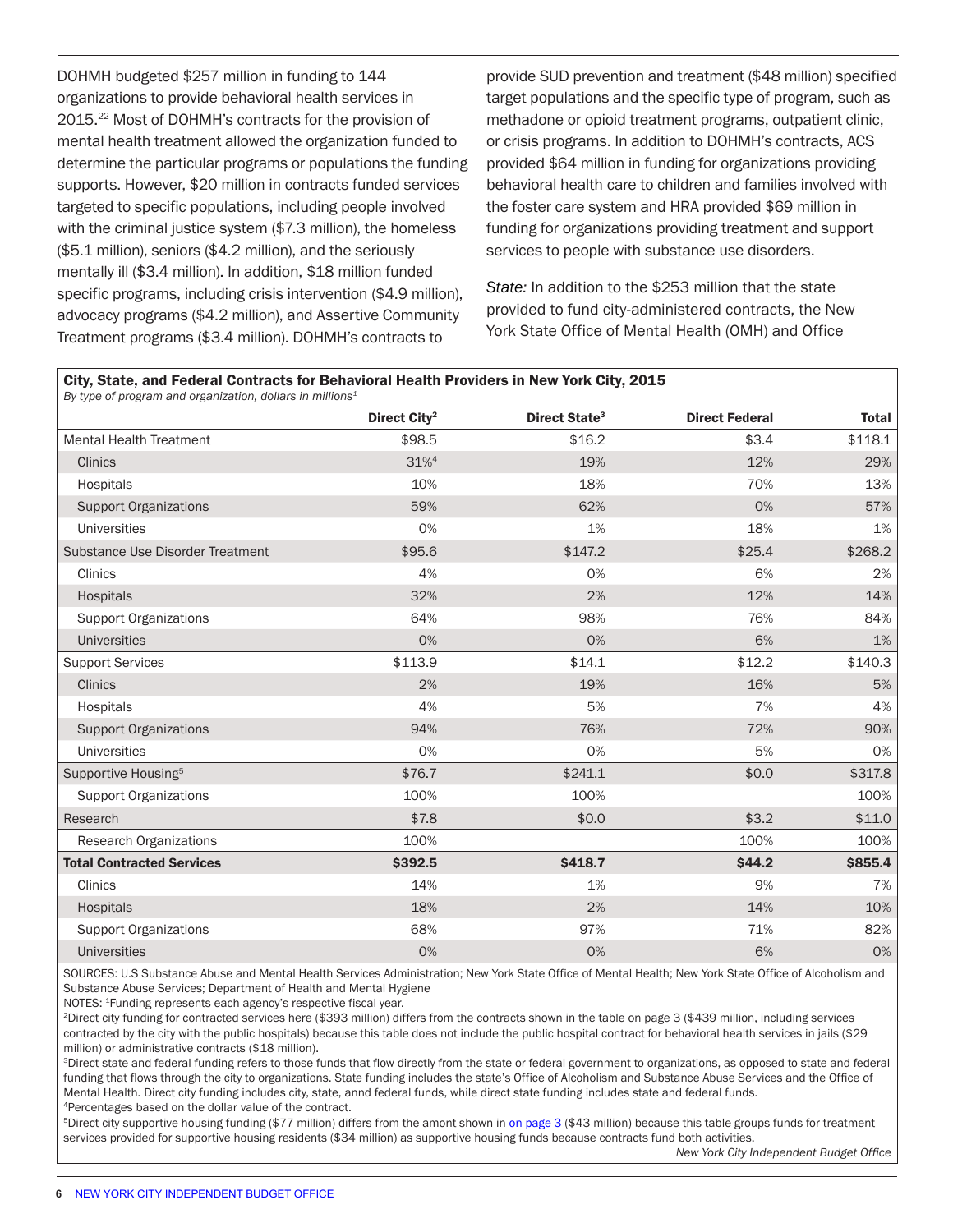# Changes in the State's Medicaid Behavioral Health Funding

Organizations receiving government contracts often serve many Medicaid, Medicare, and uninsured patients. Over the last two decades the New York State Medicaid program has shifted the majority of its beneficiaries over 84 percent in 2014—into managed care plans.<sup>23</sup> Until very recently the state omitted most behavioral health services from managed care agreements and did not enroll beneficiaries with serious behavioral health conditions in managed care plans; instead these services were paid for on a fee-for-service basis. In October 2015 the state expanded behavioral health benefits for adult beneficiaries enrolled in Medicaid Managed Care plans in New York City and began enrolling beneficiaries with serious behavioral health conditions into specialized managed care plans (known as Health and Recovery Plans, or HARPs). In January 2016 Medicaid Managed Care started covering home and community-based services for adult beneficiaries enrolled in HARPs in the city; these services include rehabilitation, vocational, and crisis intervention services. The expansion of behavioral health services for children under Medicaid Managed Care plans is scheduled to begin in October 2017.

Medicaid beneficiaries now need to ensure that their behavioral health care providers are included in their

of Alcoholism and Substance Abuse Services (OASAS) collectively provided \$419 million in contract and grant funding to 176 New York City organizations to provide behavioral health services in 2015. In turn, a portion of the state's direct contracts with behavioral health organizations and the state's support for city contracts were funded by federal grants. OMH and OASAS contracted with organizations that provide treatment, support services, and supportive housing for people with mental illness and SUD, respectively, and offered a limited number of



specific managed care plan's network, and some receive coverage for more services. While behavioral health providers may be able to receive more Medicaid reimbursement (i.e. more services types are now covered and some services are paid at a higher rate), providers need to update their billing systems to receive Medicaid managed care reimbursement. The state created public online technical resources to support organizations during this transition, as well as specific grants for additional support. In March 2016 Governor Cuomo's office announced \$3.3 million in grants (averaging \$44,000 per grant) to support information technology infrastructure operations for 76 community-based behavioral health and developmental disability service providers in the city; the grants were funded in the state's 2016-2017 budget. Additional startup funds for children's behavioral health providers have been planned, but not yet awarded.

Throughout this transition, behavioral health organizations continue to receive funding from city, state, and federal agencies through contracts and grants in addition to reimbursement from insurance. Although some organizations have expressed concerns that increases in insurance reimbursement may lead to declines in state and city contracts to provide behavioral health services, the city is not currently assuming a decrease in state or federal funding of city contracts for behavioral health services.

specialized grants; total grant funding far exceeded total agency contracts. The largest share of direct state funding was used to finance supportive housing programs (58 percent) and treatment for substance abuse disorders (35 percent). The state provided relatively little direct funding for mental health treatment and support services, presumably because the state provides funding for the city's mental health treatment contracts. Like the city, the majority of the state's funding for mental health treatment, support services, and supportive housing went to support organizations. The state differed from the city in that nearly all (98 percent) of its direct funding for SUD treatment went to support organizations, rather than to hospitals.

*Federal:* In 2015 the Substance Abuse and Mental Health Services Administration (SAMHSA) provided \$44 million in direct grants to 67 New York City organizations, along with \$65 million to city government agencies and \$210 million to New York State to fund behavioral health services. The state passed along a portion of its \$210 million SAMHSA grant to the city to fund its direct behavioral health service contracts, but IBO was not able to determine how much was transferred.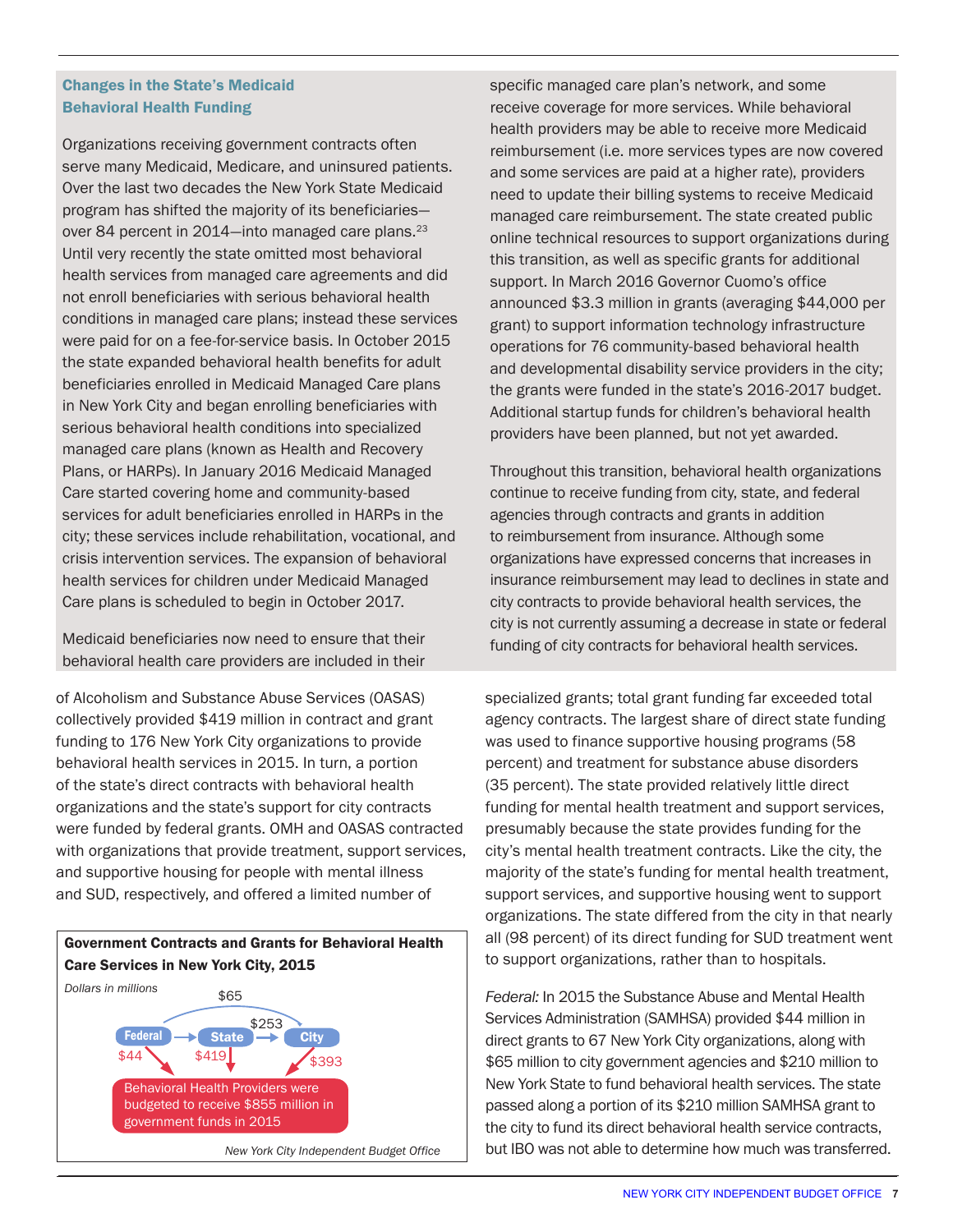Most of SAMHSA's direct grants funded SUD treatment (58 percent) and support services (28 percent). SAMHSA grants are used to fund novel projects, rather than targeted at the community mental health or supportive housing initiatives described in the previous section. The 2015 SAMHSA grants funded traditional behavioral health organizations (such as hospitals, schools, and clinics) operating innovative programs that would not be funded by health insurance reimbursement, including primary care and behavioral health integration projects, SUD screening and treatment programs, and suicide prevention hotlines. SAMHSA grants also supported projects aimed at especially vulnerable populations such as individuals with HIV/AIDS, the recently incarcerated, and youth living in poverty. The rationale for state and federal support for outpatient SUD treatment programs is based on the limited health insurance reimbursement for these services and the vulnerability of targeted populations.

Overall, city, state, and federal government agencies provided \$318 million for the operation of supportive housing programs in 2015, \$118 million for mental health treatment, \$268 million for substance use disorder treatment and \$140 million for behavioral health support services. The majority of 2015 contracts (82 percent) funded nonmedical support organizations, including advocacy groups, housing developers, human service providers, and other community-based organizations.

#### **ThriveNYC**

ThriveNYC is the city's first comprehensive plan to address its residents' behavioral health. The plan aims to increase access to behavioral health care in New York City with two main strategies: (1) increase the amount of behavioral health services available in the city; and (2) help people locate and use these services.<sup>24</sup> The 54 initiatives outlined to execute these strategies include a mix of completely new programs and expansions to existing programs, some of which target specific populations such as public school students or children in foster care. Most of the initiatives designed to increase the use of behavioral health services will expand existing programs and most of the initiatives that aim to facilitate the use of services will be implemented through the creation of new programs.

Overall, ThriveNYC will increase the city's budget for behavioral health services by 25 percent, from \$969 million in 2015 to \$1.2 billion in 2019; in contrast, the city's behavioral health budget was relatively constant over the last decade.<sup>25</sup> While the city will remain a source of funding

for existing behavioral health care providers, ThriveNYC will change the city's role in the behavioral health care system from that primarily of a funder to that of an active participant in creating programs and providing treatment. Many of the new city-run behavioral health programs will aim to reach all New Yorkers, rather than subpopulations, and will be supported by city funds. As noted previously, state, federal, and other sources funded about three-quarters of the city's 2015 behavioral health budget before the implementation of ThriveNYC. The majority of the ThriveNYC budget is funded through city dollars (78 percent) with the rest of funding from state (9 percent) and federal (7 percent) sources, as well as asset forfeiture funds from the Manhattan District Attorney (5 percent).

The majority of the four-year \$816 million ThriveNYC budget funds the expansion of existing programs (56 percent), and the remaining 44 percent funds programs that are new.26 Initiatives that target specific populations account for 80 percent of the plan's budget. IBO has broken out the ThriveNYC budget by initiative (see chart here) and projected the city's total behavioral health budget with the implementation of ThriveNYC (see chart on next page). From a budgetary perspective, the largest of the initiatives are those that will: provide behavioral health services for the homeless in shelters and on the street (increasing to \$53.4 million annually by 2019), fund additional behavioral health clinicians in high-need areas of the city (growing to \$48.3 million annually), increase behavioral health services within public schools (reaching \$41.4 million annually by 2019), and fund services and support for people involved with the criminal justice system (\$42.6 million annually in 2019). The plan also includes policy-based initiatives that do not require funding and initiatives that will receive funding that does not flow through the city budget.

*Impact on Existing Programs.* ThriveNYC increases the city's budget for behavioral health services in transitional shelters for the homeless, city courts and jails, and public schools as well as for seniors at senior centers and for foster care families. Notably, funding for behavioral health services in shelters is budgeted to increase from \$8.9 million in 2015 to \$62.7 million in 2019. In addition, ThriveNYC will revamp the city's call center to help people find behavioral health services. City dollars support all of the increases in the budget for all services for seniors, three-quarters of the increase in services in public schools, and a third of the increase in services for the homeless.

While the majority the ThriveNYC budget expands funding for existing city behavioral health programs, it does not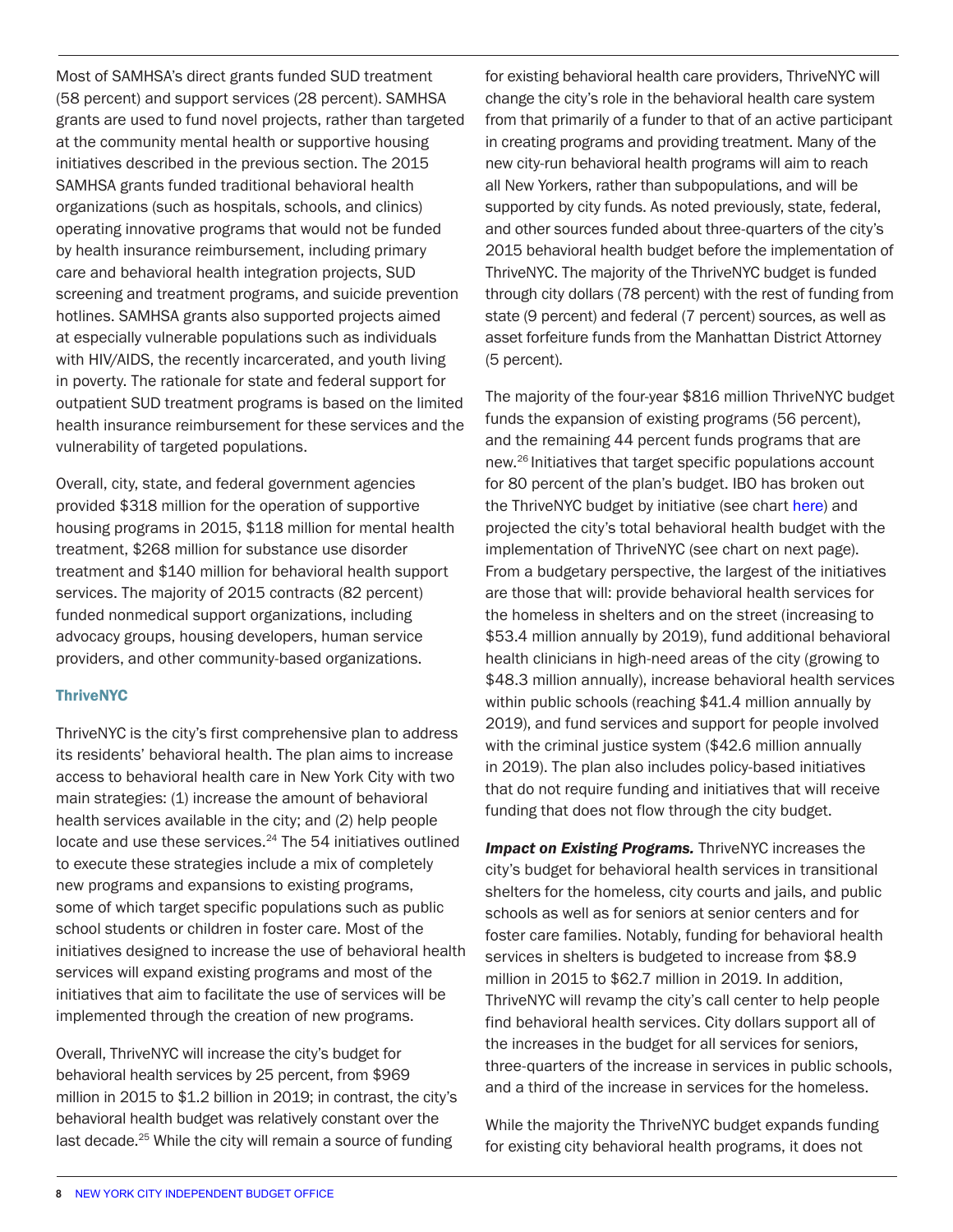| New York City Budget for Behavioral Health, Including ThriveNYC, 2015-2019 <sup>†</sup><br>Dollars in millions |          |           |           |           |           |  |  |  |  |
|----------------------------------------------------------------------------------------------------------------|----------|-----------|-----------|-----------|-----------|--|--|--|--|
|                                                                                                                | $2015+$  | 2016      | 2017      | 2018      | 2019      |  |  |  |  |
| Administrative Support, Access Improvement & Research                                                          | \$20.2   | \$25.0    | \$25.9    | \$26.6    | \$26.6    |  |  |  |  |
| Workforce Support & Expansion                                                                                  | 0.0      | 2.1       | 22.2      | 37.2      | 49.8      |  |  |  |  |
| Supportive Housing                                                                                             | 42.6     | 46.9      | 47.4      | 47.4      | 47.4      |  |  |  |  |
| Mental Health Treatment & Support (General Population)                                                         | $171.9*$ | $193.5*$  | $187.7*$  | 184.4     | 184.4     |  |  |  |  |
| SUD Treatment & Support (General Population)                                                                   | 119.3    | 130.2     | 132.7     | 137.4     | 139.2     |  |  |  |  |
| Behavioral Health Treatment & Support for Specific Populations                                                 | 615.6    | 708.3     | 766.2     | 756.5     | 754.9     |  |  |  |  |
| Justice-Involved                                                                                               | 91.4     | 109.8     | 96.6      | 92.2      | 90.4      |  |  |  |  |
| <b>Crime Victims</b>                                                                                           | 2.5      | 10.0      | 15.4      | 9.8       | 9.8       |  |  |  |  |
| Elderly                                                                                                        | 1.9      | 4.8       | 5.2       | 5.2       | 5.2       |  |  |  |  |
| Foster Care Children & Families                                                                                | 64.7     | 63.4      | 67.1      | 66.3      | 66.3      |  |  |  |  |
| <b>Homeless</b>                                                                                                | 8.9      | 38.1      | 63.6      | 62.5      | 62.7      |  |  |  |  |
| <b>Public School Youth</b>                                                                                     | 449.8    | 481.9     | 517.6     | 519.8     | 519.8     |  |  |  |  |
| Veterans                                                                                                       | 0.1      | 0.2       | 0.8       | 0.6       | 0.6       |  |  |  |  |
| <b>Total</b>                                                                                                   | \$973.3  | \$1,110.9 | \$1,191.7 | \$1,197.9 | \$1,210.5 |  |  |  |  |

SOURCES: Mayor's Office of Management and Budget; Financial Management System

NOTES: <sup>†</sup>Reflects budgeted amounts through the adoption of the fiscal year 2017 budget, not actual spending. \*Discretionary City Council funds included in 2015, 2016, and 2017. ‡Includes \$35.3 million added through ThriveNYC.

*New York City Independent Budget Office*

affect them all. The plan does not affect HRA's provision of support and treatment to people with substance use disorders and does not increase the value of DOHMH's contracts with organizations to provide mental health and SUD treatment. ThriveNYC includes \$3 million annually for supportive housing programs for people with mental illness who are released from jail and a commitment to build 15,000 new units of supportive housing in the future. It does not alter the city's support for the operation of existing supportive housing programs.

*New Programs.* ThriveNYC also includes several new initiatives that aim both to increase the use of behavioral health services in the city and help New Yorkers access those services. These programs are mostly supported by city dollars.

The largest new initiative to increase the use of behavioral health care in the city is the Mental Health Corps. At full implementation this program aims to enlist about 400 behavioral health clinicians who are early in their careers, to work in existing behavioral health organizations in high-need areas of the city, funded with \$48.3 million annually. The Mental Health Corps is intended to not just add capacity, but introduce and advance new delivery models. The other new initiatives that will increase the amount of behavioral health care in New York City include training for people who have experienced behavioral health conditions in their own lives to become peer counselors and mental health first aid training

for city employees and other New Yorkers, an early childhood health network to treat young children, and the Community Schools Initiative, among others.

Other new programs aim to expand New Yorkers' ability to find and use behavioral health services. With the exception of an initiative to expand the capability of the city's existing call center, none of these initiatives are based on preexisting programs. New initiatives include the use of media campaigns, citywide planning efforts, and the creation of a website to help community-based organizations support their clients with behavioral health conditions. In addition, ThriveNYC's budget funds ongoing research and evaluations of its programs. While these programs (including the call center) account for a small portion of the budget for new ThriveNYC programs, they are crucial to its overall success. If patients do not know about the availability of services and cannot locate services when they need them, overall access will not increase. These support program initiatives aim to serve all New Yorkers and are funded almost completely with city dollars.

Some of the new ThriveNYC programs also aim to provide behavioral health services to specific populations. These include creating police drop-off centers to divert people with behavioral health conditions from jails, providing social emotional learning for children in ACS Early Learn programs and public pre-k settings, and hiring advocates for victims of crime and domestic violence to work in police precincts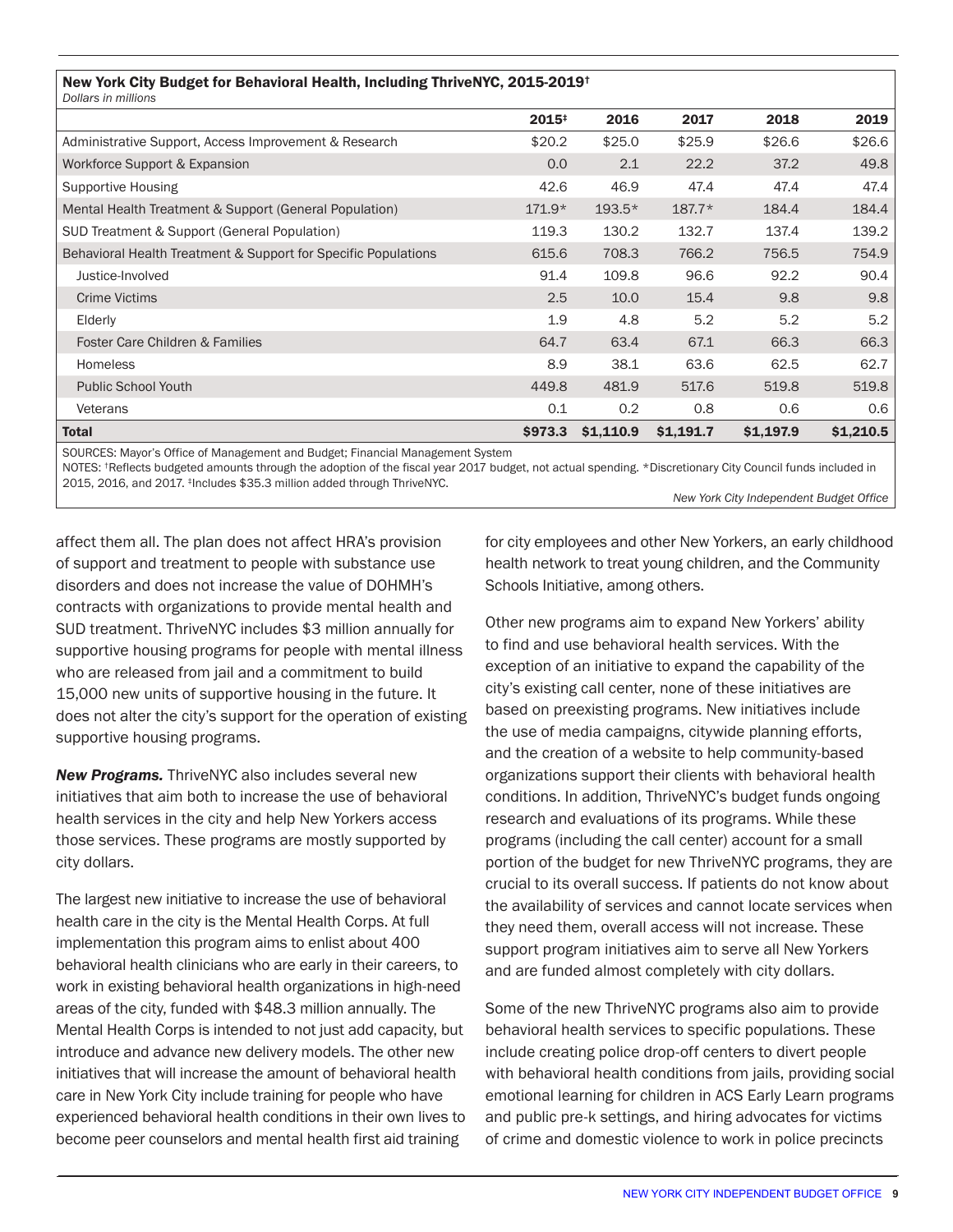and social workers to staff centers for runaway youth. NYC Safe is also a new package of mental health service enhancements and new initiatives for people with mental illness who may also be homeless, have criminal justice involvement, and are in the shelter system. Through NYC Safe, people with mental illness and/or substance abuse disorder and a history of violence will receive enhanced attention towards meeting their needs. NYC Safe will also increase security in shelters. With the exception of some state funding for advocates for victims of domestic violence and youth in foster care, all the funding for new programs is supported by city dollars.

The new programs in ThriveNYC also include policybased initiatives that do not require new funding, such as obtaining commitments from hospitals to screen for maternal depression. Other new ThriveNYC initiatives will rely on sources of funding other than the city budget. For example, the Connections to Care program will rely on federal and private grants to support behavioral health providers in organizations that have not previously offered these services. In March 2016 the Mayor's Fund to Advance New York City awarded Connections to Care program grants to 15 social service organizations; the grants will allow the organizations to partner with mental health providers to train their staff and serve their clients.<sup>27</sup>

**Implementation.** ThriveNYC aims to increase access to behavioral health care for all New Yorkers. It will be important to track the implementation of the plan's various initiatives—which include hiring, contracting, and acquiring rental space—along with rates of behavioral health care treatment. The City Council has proposed 11 specific metrics to track the implementation, although others could be developed.<sup>28</sup> It will also be important to follow the extent to which the city builds on existing contracts with social service organizations to provide new behavioral health services and if it is able to leverage existing—mostly state and federally funded—contracts and grants to serve the goals of ThriveNYC.

The city's financial role in the behavioral health care system has historically been dominated by supporting the city's hospitals, clinics, and social service organizations and it is not certain how changes resulting from a broader city role under ThriveNYC will affect these entities. In addition, the January 2015 bankruptcy of one of the largest social service organizations in New York City, the Federation Employment and Guidance Services, has highlighted concerns over the challenges that nonprofit organizations face when contracting with the city for all types of

services and it is possible that there will be changes in the contracting process independent of ThriveNYC.<sup>29</sup> While social service organizations in the five boroughs will have ample opportunity for increased funding through Medicaid payment reform and ThriveNYC programs in the coming years, they may need to devote substantial resources to adapting to these changes.

#### From Idea to Implementation

ThriveNYC aims to improve the behavioral health of all New Yorkers through the implementation of a wide range of initiatives and programs. The success of ThriveNYC will require significant coordination between agencies and programs, and the buy-in of the existing behavioral health care delivery system. This is one reason for the creation of a cross agency mental health planning council. In the near term, ThriveNYC will increase the city's funding for behavioral health providers and the amount of behavioral health services available to New Yorkers. Yet the future of this funding and the city's relationship with existing behavioral health providers remains less certain.

ThriveNYC represents a commitment by the city to improve the behavioral health of its residents and will expand the city's role in the behavioral health care system. The city will more actively administer behavioral health treatment and programs to increase access to behavioral health care as it continues to be a source of funding for the behavioral health care system.

Although the city has not substantially decreased its existing contracts with behavioral health providers, it could opt to draw down these funds to support its own programming in the future. For example, the Mental Health Corps initiative plans to fund the employment and placement of 400 behavioral health clinicians at clinics in high-need areas of the city, many of which will likely already receive some city funding under ThriveNYC. If the city continues to fund these positions (\$48 million annually) with new city spending, the clinics will certainly benefit from the additional staff. If the city instead opts to fund these positions in future years using its existing budget for contracted services, organizations could see a reduction in their city funding. This would be particularly challenging for those organizations that do not receive behavioral health clinicians through the Mental Health Corps. The city has not indicated that it plans to fund its new programs by reducing funding for existing contracts, but such action could be taken as the city's budget does not guarantee funding beyond this fiscal year.